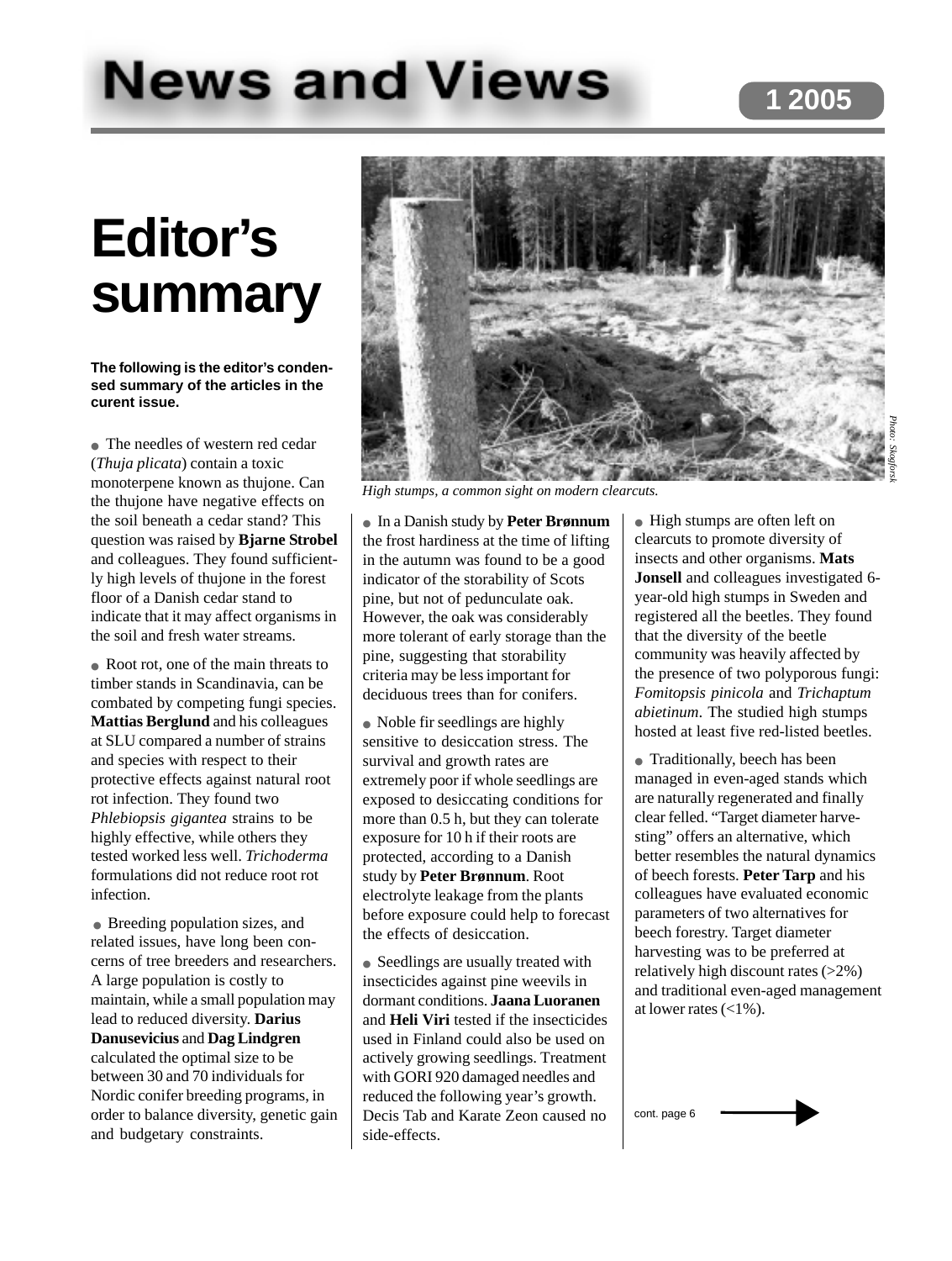## Forest research in the north – the province of Åland

**The province of Åland, a group of islands between Sweden and the mainland of Finland, is a demilitarized, Swedish-speaking part of Finland with a wide degree of autonomy.**

The small province, with its 26,000 inhabitants, is a minor actor in the Nordic forest sector. Nevertheless, productive forests cover 40% of its land area, and the forest plays important social, economic and ecological roles; in terms of income, biodiversity and recreation for instance. Åland has a permanent observer position on the SNS board.

#### **Regional forest program**

A regional forest program for Åland was recently started by the local government (Ålands landskapsstyrelse). The program, covering the period 2002–2006, was established to ensure sustainable economic, ecological and social development of the forest resources. A document



describing the program, available on the internet (see below), provides valuable background facts about the forests and forestry on Åland.

Since the 1950s, the Finnish Forest Research Institute (METLA), in collaboration with the forest agency of Åland, has been responsible for the majority of the forest research in the province.

*Source: Regionalt skogsprogram för Åland 2002–2006, Ålands landskapsstyrelse. (download a pdf from http:/ /www.ls.aland.fi/naringsavd/ skogsbruksbyran/skogsbruk.pbs)*

*Contact: Mikael Sandvik (head of the forest agency on Åland), mikael.sandvik@ls.aland.fi*

*Sky, sea and forest - a picture of Åland. Photo: The government of Åland*



#### **Åland's forest in figures**

#### **Forest area:** 61,700 hectares

**Ownership:** 91 % of the forest area is privately owned, and the average size of the holdings is only 23 hectares

**Standing volume:** 9 million cubic metres (almost a third of which is older than 80 years

**Annual volume growth:** 317,000 cubic metres.

**Annual harvest:** 189,000 cubic metres (2003)

**Average growth:** 4.8 cubic metres per hectare and year

**Tree species, % of volume:** Scots pine 55% Norway spruce 22% broadleaves 23%

**Industrial use:** The harvested timber is used mainly by two companies

**Economic impact:** The forest sector is small in terms of employment; only 0.6 % of all employees on Åland work in the sector. METLA estimated that 161 people are engaged full-time in it: 60 in forestry and 101 in forest industries

#### **Forest research in the north**

See previous issues of Scandinavian Journal of Forest Research to read our summary presentations of research in the Nordic and adjacent countries. The News and Views sections can be downloaded freely from the SNS website

**(www.nordicforestresearch.org).**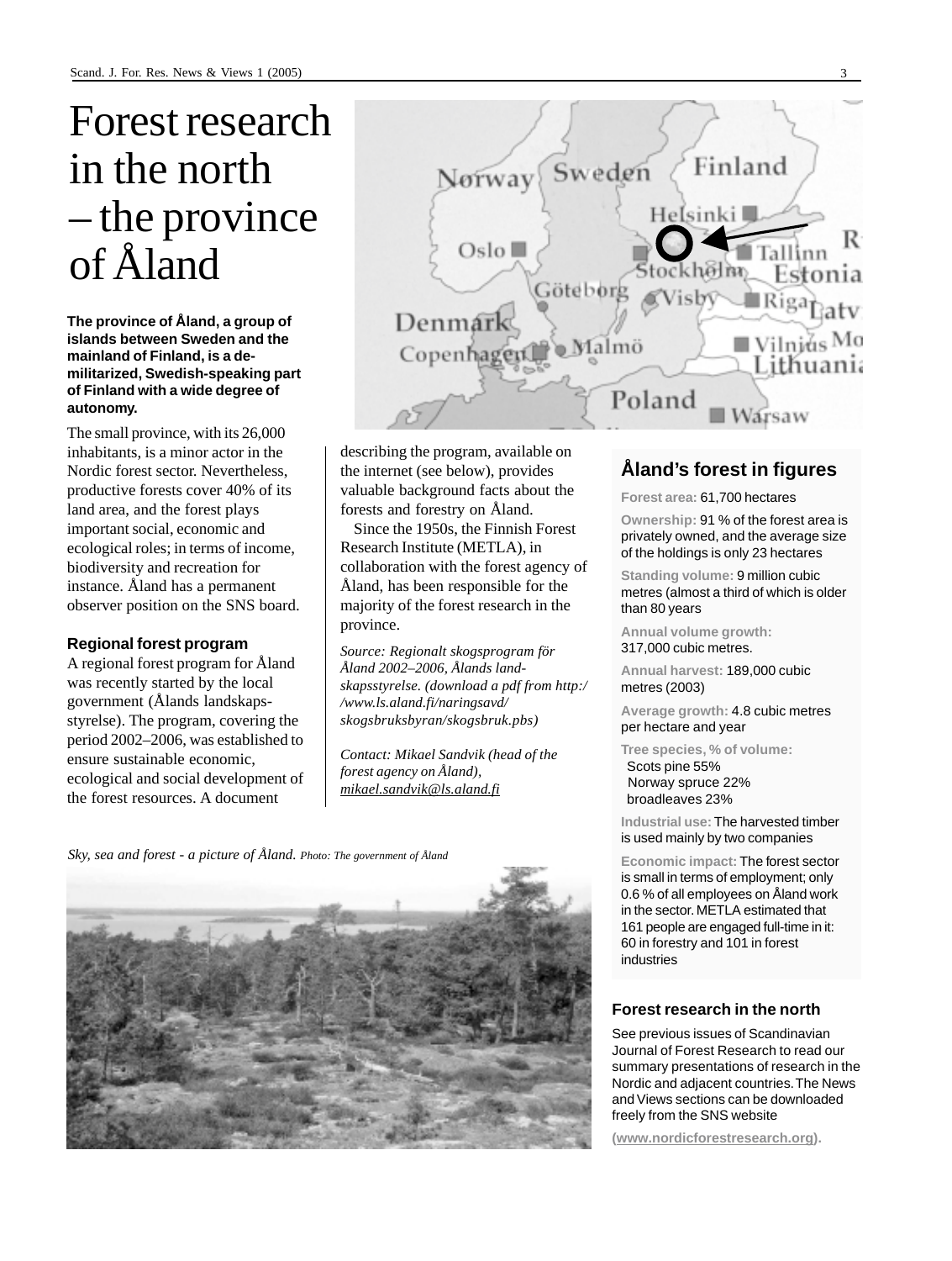## **CARs – new engines to promote Nordic forest research collaboration**

**Virtual Centres of Advanced Research (CARs) represent a new form of networking in Nordic forest research. Under the auspices of SNS, a number of CARs will integrate some of the currently active network groups.**

The main aims of the CARs are to promote synergies and avoid overlaps in R&D work, i.e. to use the total

Nordic R&D resources as effectively as possible. Another important task is to attract external funding, e.g. from the EU.

The CARs will function as "virtual centres" while the main research is carried out by the partners. The partners will fund their own activities, while the SNS grant will support the networking activities of the centre.

Each CAR will focus on a specific field, as approved and funded by the SNS for a fixed duration (4–5 yrs), after which they will be evaluated.

The first round of applications for the CARs was held in the autumn of 2004. Four of the applications (outlined below) were approved and awarded grants.

## **1. CARe-For-Us**

#### **(Nordic-Baltic Centre of Advanced Research on Forestry Serving Urbanised Societies)**

This centre will strengthen research on urban forestry within the region.

Urban forests refer to the treedominated green spaces in and around cities and towns. The concerns of the CAR include assessment of urban forests and their qualities, development of appropriate administrative policies, legal frameworks, public involvement and conflict management planning tools, and innovation of silvicultural and other management methods.

#### **The CARe-For-Us partners are:**

Forest & Landscape Denmark (coordinator) Iceland Forest Research Skogforsk, Norway (Norwegian Forest Research Institute) Swedish University of Agricultural Sciences, Alnarp University of Helsinki Estonian Agricultural University Estonian School Forest Society SILAVA (Latvian State Forest Research Institute) *Contact: Cecil C. Konijnendijk*

## **2. CAR-ES**

#### **(Centre of Advanced Research on Environmental Services)**

This centre will focus on carbon sequestration, water protection and biodiversity.

Environmental research on forest ecosystems has largely concentrated on negative aspects such as the impact of clear-cuts, or air pollution. This CAR will instead highlight benefits – environmental services – that the forests provide.

The CAR shall develop a decision support system that can be accessed on the Internet by forest owners, decision-makers and the public.

#### **The CAR-ES partners are:**

Forest & Landscape Denmark (overall coordinator and task coordinator, water protection)

*(coordinator), e-mail: cck@kvl.dk*

Skogforsk, Sweden (task coordinator, biodiversity)

Icelandic Forest Research (task coordinator, carbon sequestration)

Skogforsk, Norway

METLA (Finnish Forest Research Institute) Metsäteho

Lithuanian Forest Research Institute

Latvian Forest Research Institute

Centre of Forest Protection and Silviculture, Estonia

*Contact: Per Gundersen (coordinator), e-mail: pgu@kvl.dk*



*Broadleaved trees; important in urban forests. Photo Martin Werner.*



*Water in the forest; a focus for Nordic research. Photo Skogforsk.*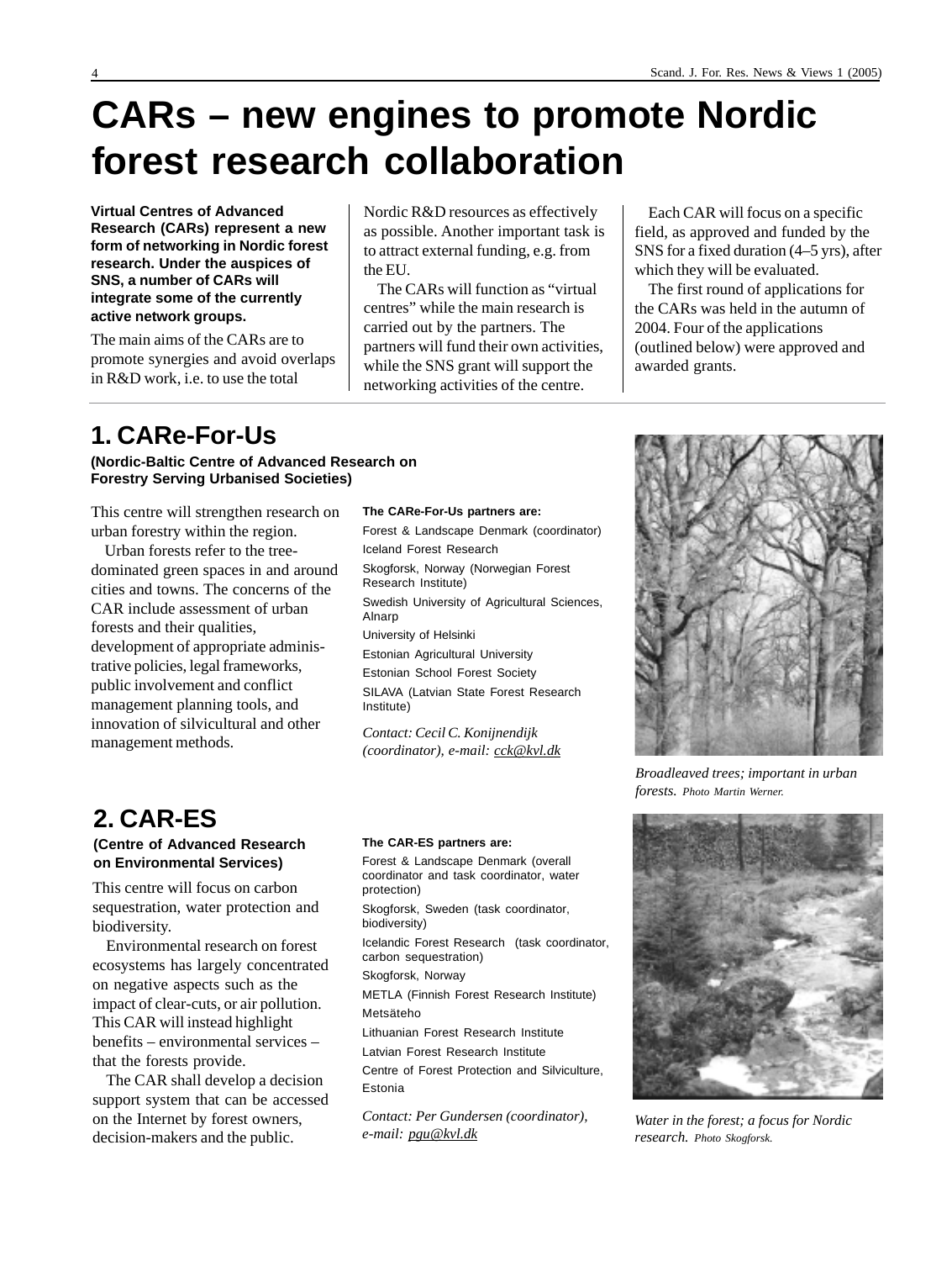## **3. GENECAR**

#### **(Centre for advanced research in forest genetics and tree breeding)**

This centre will promote and coordinate collaboration among Nordic forest geneticists and tree breeders, aiming to make their activities more cost efficient. Besides conducting advanced research, it will also disseminate research results to different end-users and stakeholders.

The following research projects will be included in the first phase of GENECAR:

■ genetics of climate adaptation of boreal forest trees

■ breeding of boreal forest trees

■ gene research and biotechnology

## **4. OSCAR**

#### **(Operation systems – centre of advanced research)**

The aim of OSCAR is to promote research on operation systems, with special emphasis on technology and support systems. The following topics have been identified for initial inclusion:

- forest-energy techniques (including early thinning)
- secondary transportation
- man-machine interactions (including automation)
- wood-supply-chain management
- $\blacksquare$  NSR-networking activities

#### **Partners of OSCAR:**

Skogforsk, Sweden (coordinator) Forest & Landscape Denmark METLA (Finnish Forest Research Institute) Metsäteho Skogforsk, Norway *Contact: Magnus Thor (coordinator), e-mail: magnus.thor@skogforsk.se*

■ conservation genetics of Nordic

METLA (Finnish Forest Research Institute)

*Contact: Tore Skröppa (coordinator), e-mail: tore.skroppa@skogforsk.no*

trees and woody plants.

Forest & Landscape, Denmark Other research groups based in Nordic universities and institutions in the Baltic countries will also be included.

**Partners of GENECAR:** Skogforsk, Norway (coordinator)

Skogforsk, Sweden



*Norway spruce cuttings – part of an advanced genetic improvement programme. Photo Skogforsk.*



*Man-machine interactions can be studied in a simulator environment. Photo Skogforsk.*

## **Metla House – innovative uses of wood**

#### **The new three-storied Metla House in Joensuu, North Karelia, is the largest wooden office building in Finland.**

The 225 strong staff of Metla's (Finnish Forest Research Institute) Joensuu Research Centre moved into the new building at the end of October 2004.

The goals of the construction were to use Finnish wood material in innovative ways and to create an inspiring working environment for forest scientists. Wood is the main material used throughout the building, from the post-beam-slab system in the structural frame to the exterior cladding. The entrance to the courtyard is flanked by walls made of 100-year old timber. The walls have been weatherproofed by pine tar "terva", a traditional, natural wood preservative that is commonly used in Finland.

*Source: www.metla.fi*